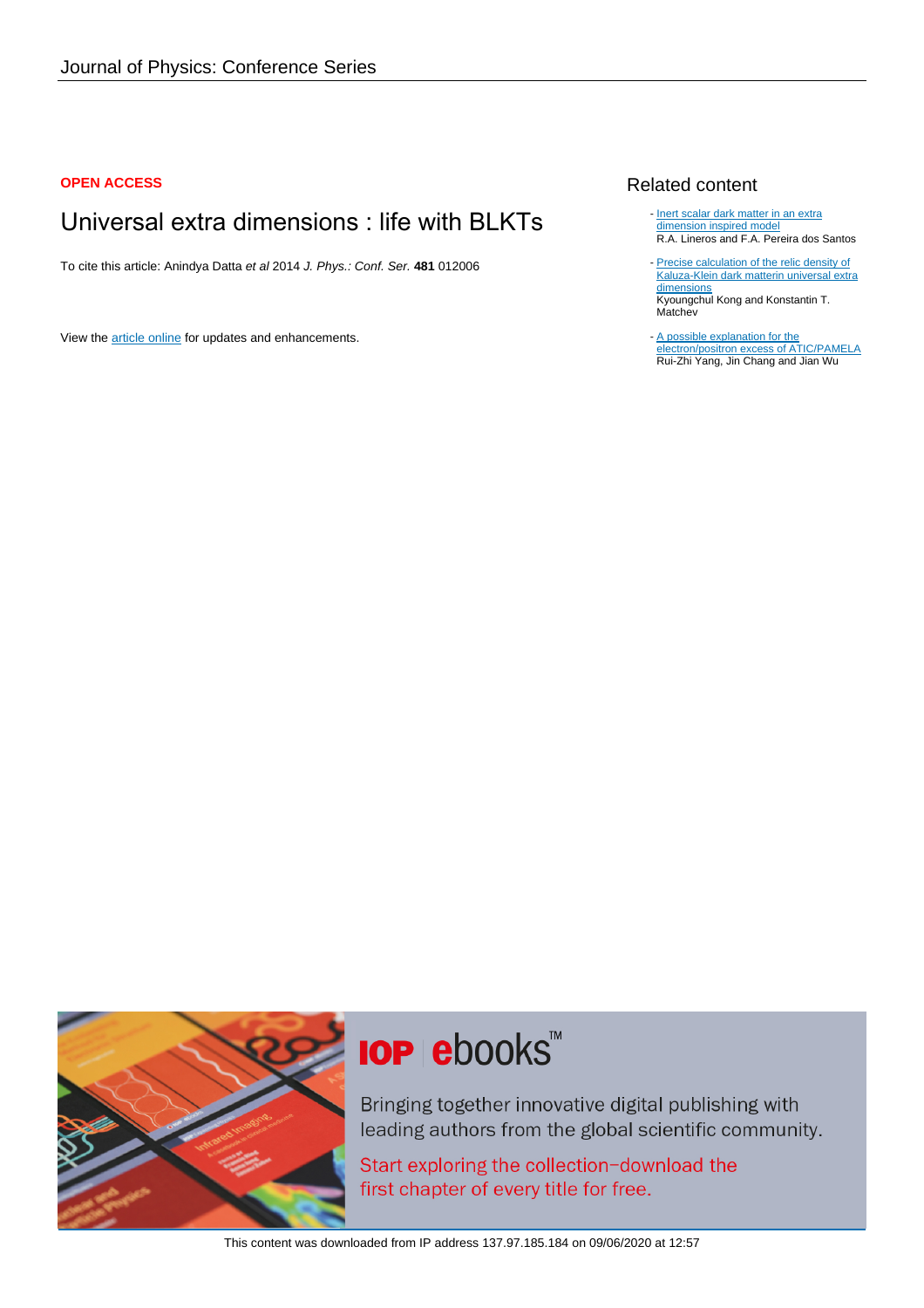# Universal extra dimensions : life with BLKTs

Anindya Datta<sup>1</sup>, Ujjal Kumar Dey<sup>2</sup>, Amitava Raychaudhuri<sup>3</sup> and Avirup Shaw<sup>4</sup>

<sup>1</sup>,3,<sup>4</sup> Department of Physics, University of Calcutta, 92, Acharyya Prafulla Chandra Road, Kolkata 700009;

<sup>2</sup> Harish-Chandra Research Institute, Chhatnag Roag, Jhunsi Allahabad 211019

E-mail:  $^1$ adphys@caluniv.ac.in,  $^2$ ujjaldey@hri.res.in,  $^3$ palitprof@gmail.com, 4 avirup.cu@gmail.com

Abstract. In universal extra dimension (UED) models with one compactified extra dimension, a Z<sup>2</sup> symmetry, termed KK-parity, ensures the stability of the lightest Kaluza-Klein particle (LKP) which could be a viable dark matter candidate. This symmetry leads to two fixed points in the extra space like direction. In non-minimal versions of UED boundary-localized kinetic terms (BLKT) of same strength at both fixed points induce a new  $\mathbb{Z}_2$  symmetry which ensures the stability of LKP. The precision of the dark matter measurements severely correlates and restricts the BLKT parameters of gauge bosons and fermions. Furthermore, BLKT parameters of different strengths at the fixed would induce a non-consevation of KK-parity. We examine, in the presence of such terms, single production and decay of Kaluza-Klein excitations of the neutral electroweak gauge bosons in the context of LHC.

## 1. Introduction

After the discovery of Higgs boson at the LHC, much activity is now aimed to discover the physics which lies beyond the Standard Model. The evidence for such physics, though indirect, can be traced to the issue of naturalness of the Higgs mass, the observed masses and mixing of neutrinos, and the quest for a dark matter candidate. The energy scale for new physics remains unknown but there are several motivations which encourage us to expect that it may well be within the reach of the LHC. Models in which all the Standard Model fields propagate in one or more space like extra dimensions have many attractive features and they were proposed to overcome some of the shortcomings of the SM. In this article we will be discussing one such example, namely the UED model. In the next section we will briefly introduce the model and see that a nice feature of this model is the presence of a particle which could be a candidate for dark matter. Section 2, would be devoted to UED in the light of direct and indirect evidences from DM. This will be followed by a section devoted to the signatures of this model at the LHC. Finally we conclude in section 4.

# 2. Overview of UED with BLKT

Our concern here is a particularly interesting framework, called the UED scenario, characterized by a single flat extra dimension, compactified on an  $S^1/Z_2$  orbifold (with radius of compactification,  $R$ [1]. This extra space like dimension is accessed by all the SM particles. From a 4-dimensional viewpoint, every field in the SM will then have an infinite tower of Kaluza-Klein  $(KK)$  modes, each mode being identified by an integer,  $n$ , called the KK-number. The

Content from this work may be used under the terms of the Creative Commons Attribution 3.0 licence. Any further distribution  $\odot$  $\vert$  (cc) of this work must maintain attribution to the author(s) and the title of the work, journal citation and DOI. Published under licence by IOP Publishing Ltd 1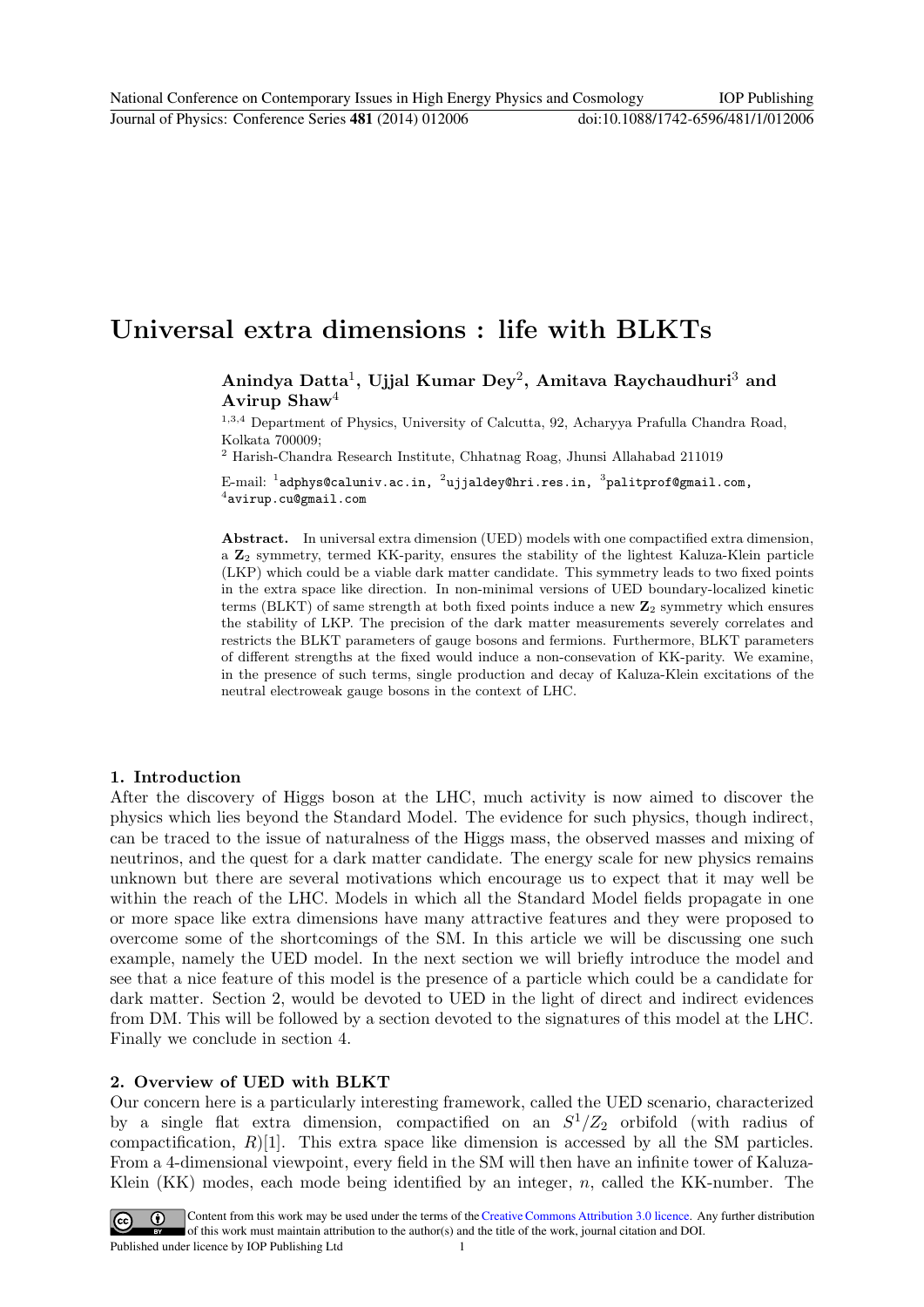zero modes  $(n = 0)$  are identified as the corresponding SM states. The orbifolding is essential to ensure that fermion zero modes have a chiral representation. But it has other consequences too. The physical region along the extra direction y is now smaller  $[0, \pi R]$  than the periodicity  $[0, 2\pi R]$ , so the KK number  $(n)$  is no longer conserved. What remains actually conserved is the even-ness and odd-ness of the KK states, ensured through the conservation of KK parity, defined by  $(-1)^n$ . Lorentz invariance along this direction is also lost due to compactification, and as a result the KK masses receive bulk and orbifold-induced radiative corrections [2]. As the theory under consideration lacks ultra-violet completeion, so instead of actually estimating the radiative correction (which is any case, logarithmically sensitive to the cut-off) one might consider kinetic and mass terms localized at the fixed points to parametrise these unknown corrections. We restrict ourselves to boundary-localized kinetic terms only [3, 4, 5, 6, 7, 8, 9]. Specifically we consider a five-dimensional theory with additional kinetic terms localized at the boundaries at  $y = 0$  and  $y = \pi R$ . We call this incarnation as non-minimal UED (nmUED).

We illustrate the idea by considering free gauge fields  $G^M(x, y)$  whose zero mode may be identified with photon for example.

The action with boundary kinetic terms can be written as

$$
S = -\frac{1}{4} \int d^4x \, dy \left[ F_{MN} F^{MN} + r_g^a \delta(y) F_{\mu\nu} F^{\mu\nu} + r_g^b \delta(y - \pi R) F_{\mu\nu} F^{\mu\nu} \right],\tag{1}
$$

where  $F_{MN} = (\partial_M G_N - \partial_N G_M)$  and  $r_g^a$ ,  $r_g^b$ , the strengths of the boundary terms which are free parameters in our analysis along with the compactification radius R. It is straightforward to show that in the  $G_4 = 0$  gauge, the gauge field has the KK-expansion

$$
G_{\mu}(x,y) = \sum_{n=0}^{\infty} G_{\mu}^{n}(x)a^{n}(y).
$$
 (2)

where the functions  $a^n(y)$  are of y-dependent part of the gauge fields. In this case the fivedimensional contributions to the KK-gauge field mass,  $m_n$  satisfy

$$
(r_g^a r_g^b m_n^2 - 4) \tan(m_n \pi R) = 2(r_g^a + r_g^b) m_n \,. \tag{3}
$$

In the above,  $1/R$  is the inverse of the compactification radius of the extra space like dimension and this is the only (mass) dimensionfull parameters of our analysis.

KK-masses and wave functions of fermions and scalars are obtained by a similar method and for further details we refer [9].

#### 3. nmUED via dark matter window

One of the burning issues of the SM is absence of a viable DM candidate . Although initially neutrinos or axions were hoped to be the required DM particle, from present day cosmological observations they are disfavored. The requirement of a dark matter candidate has been one of the important motivations to go beyond SM. UED, an alternate extension of the SM, also predicts its own dark matter candidate. Unlike the minimal UED, where  $n = 1$  KK-excitation of  $U(1)$  gauge field,  $B^1$  is the LKP, in nmUED, one has the choice of LKPs from  $B^1$ ,  $H^1$  or  $W_3^1$ .

However in the following analysis we consider the 1st excited KK-level of hypercharge gauge boson  $B^1$  is the relic particle, so the all other particles are unstable and ultimately decay to  $B^1$ in association with SM particles. For extensive informations of relic density formulation in UED the reader is referred to [11, 12].

Evolution of number density  $n$  of relic (dark matter) particle in an expanding universe is governed by the Boltzmann equation,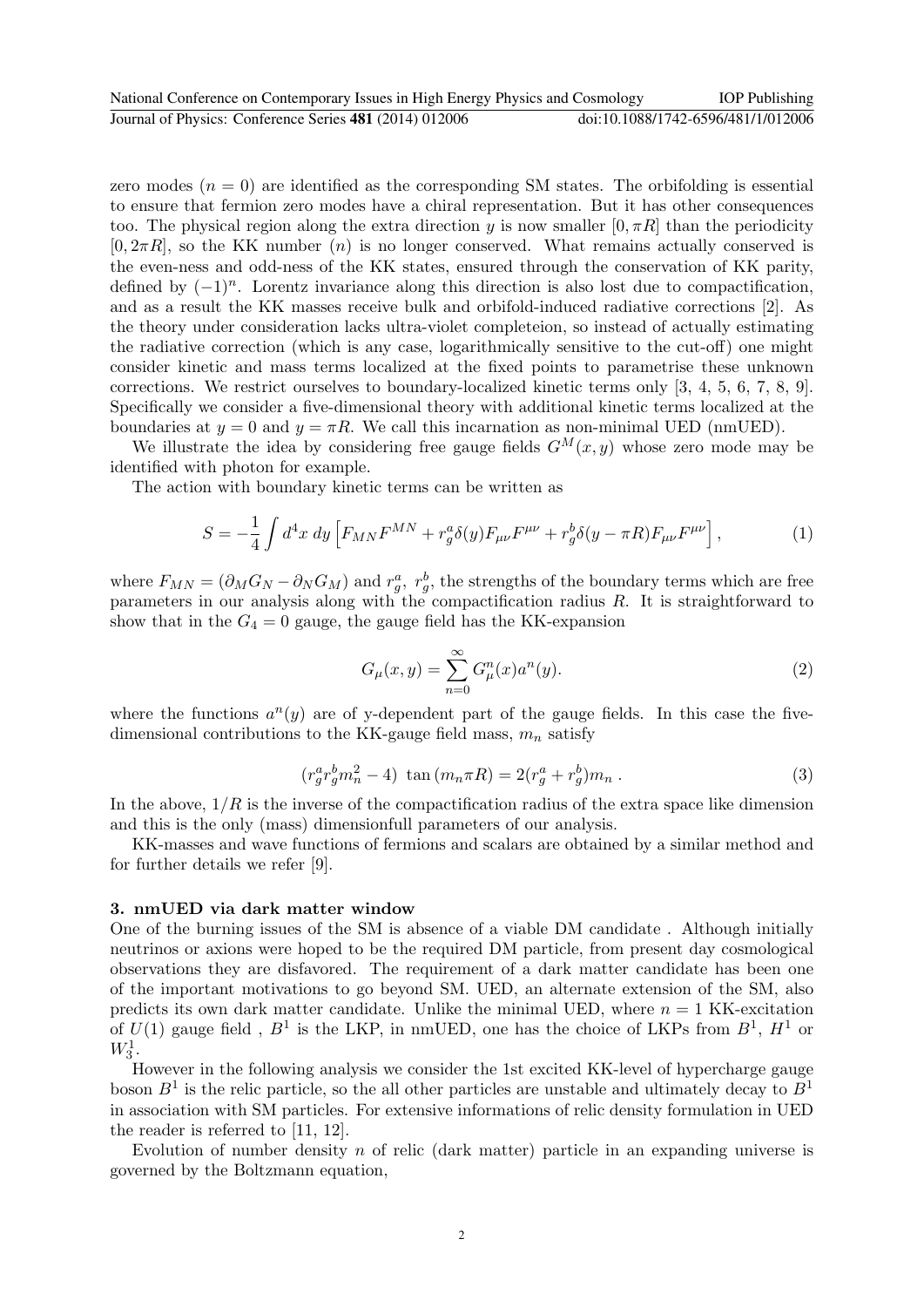National Conference on Contemporary Issues in High Energy Physics and Cosmology IOP Publishing Journal of Physics: Conference Series **481** (2014) 012006 doi:10.1088/1742-6596/481/1/012006

$$
\frac{dn}{dt} = -3Hn - \langle \sigma_{eff} v \rangle (n^2 - n_{eq}^2),\tag{4}
$$

here H is the Hubble parameter and  $n_{eq}$  the number density at thermal equilibrium.

 $\langle \sigma_{eff} v \rangle$  ( $\sim a_{eff}(x) + b_{eff}(x) v^2 + \mathcal{O}(v^4)$ ) is the thermally averaged relative velocity times the effective interaction cross section of  $B<sup>1</sup>$  with other particles in the spectra.

 $\sigma_{eff}$  can be defined as,

$$
\sigma_{eff}(x) = \frac{1}{g_{eff}^2} \sum_{ij}^{N} \sigma_{ij} F_i F_j.
$$
\n(5)

with

$$
F_i(x) = g_i(1 + \Delta_i)^{3/2} \exp(-x\Delta_i) \text{ and } g_{eff}(x) = \sum_{i=1}^{N} F_i,
$$
 (6)

where

$$
\Delta_i = \frac{m_i - m_0}{m_0} \text{ and } x = \frac{m_0}{T}.\tag{7}
$$

 $g_i$  is the number of degrees of freedom for any particle which takes part in the annihilation or coannihilation process,  $\sigma_{ij}$  is the corresponding cross section and  $m_0$  is the mass of relic particle.

The approximate formula for the relic density,

$$
\Omega h^2 \approx \frac{1.04 \times 10^9 / 1 \text{GeV}}{M_{Pl}} \frac{x_F}{\sqrt{g_*(x_F)}} \frac{1}{I_a + 3I_b / x_F},\tag{8}
$$

 $M_{Pl}$  is the Planck mass and  $I_a = x_F \int_{x_F}^{\infty} a_{eff}(x) x^{-2} dx$ ,  $I_b = 2x_F^2 \int_{x_F}^{\infty} b_{eff}(x) x^{-3} dx$ ,

here  $x_F$  is the freeze-out temperature and  $g_*(x_F)$  accounts for the relativistic degrees of freedom at the freeze-out temperature.

The strengths of BLKTs have been be chosen such that  $B<sup>1</sup>$  is always the LKP [13]. We assume BLKTs for other particles in such a manner that coannihilation of only left-handed lepton doublet fermions are relevant. Coannihilation becomes less important as the mass splitting in the  $n = 1$  level increase.

In fig.1, we present the main results of this section. For several choices of fermion BLKT parameters,  $\Omega h^2$  has been plotted as a function of  $1/R$ . The blue (shaded) band represents the  $1\sigma$  allowed range of relic density measured from PLANCK [14].

Range BLKT parameters those are allowed from the measured relic-density can be read off from the plots by looking at the intersection of the lines with the blue band in fig.1. Unlike UED, the allowed range of  $R^{-1}$  depends on  $R_f$  in this non-minimal version of the model. As  $R_f$ moves away from  $R_B$  the splitting,  $\Delta_f$  , increases and coannihilation becomes less important.

### 4. Probing nmUED via KK-parity violation at the LHC

In this section we will be interested in a special situation where the strength of the BLKT parameters at the two fixed points are not the same. This results into violation of KK-parity which in turn is manifested by non-vanishing couplings among  $n = 0$  KK-states with  $n = 1$ KK-states. In particular we will be interested in single production of  $B^1$  and  $W_3^1$  in proton proton collision at the LHC, followed by the decay of  $B<sup>1</sup>$  into a pair of SM charged leptons. Both the production and decay are driven by couplings which do not respect KK-parity.

Relevant couplings can be easily obtained in [9]. In fig.2 such KK-parity violating couplings between  $B^1$  or  $W_3^1$  to a pair of SM (n = 0 KK-mode) fermions has been plotted with  $\Delta R$  (the difference between the BLKT parameters of the gauge bosons at two fixed points). As expected, these couplings grow with  $\Delta R$ , the measure of KK=parity violation.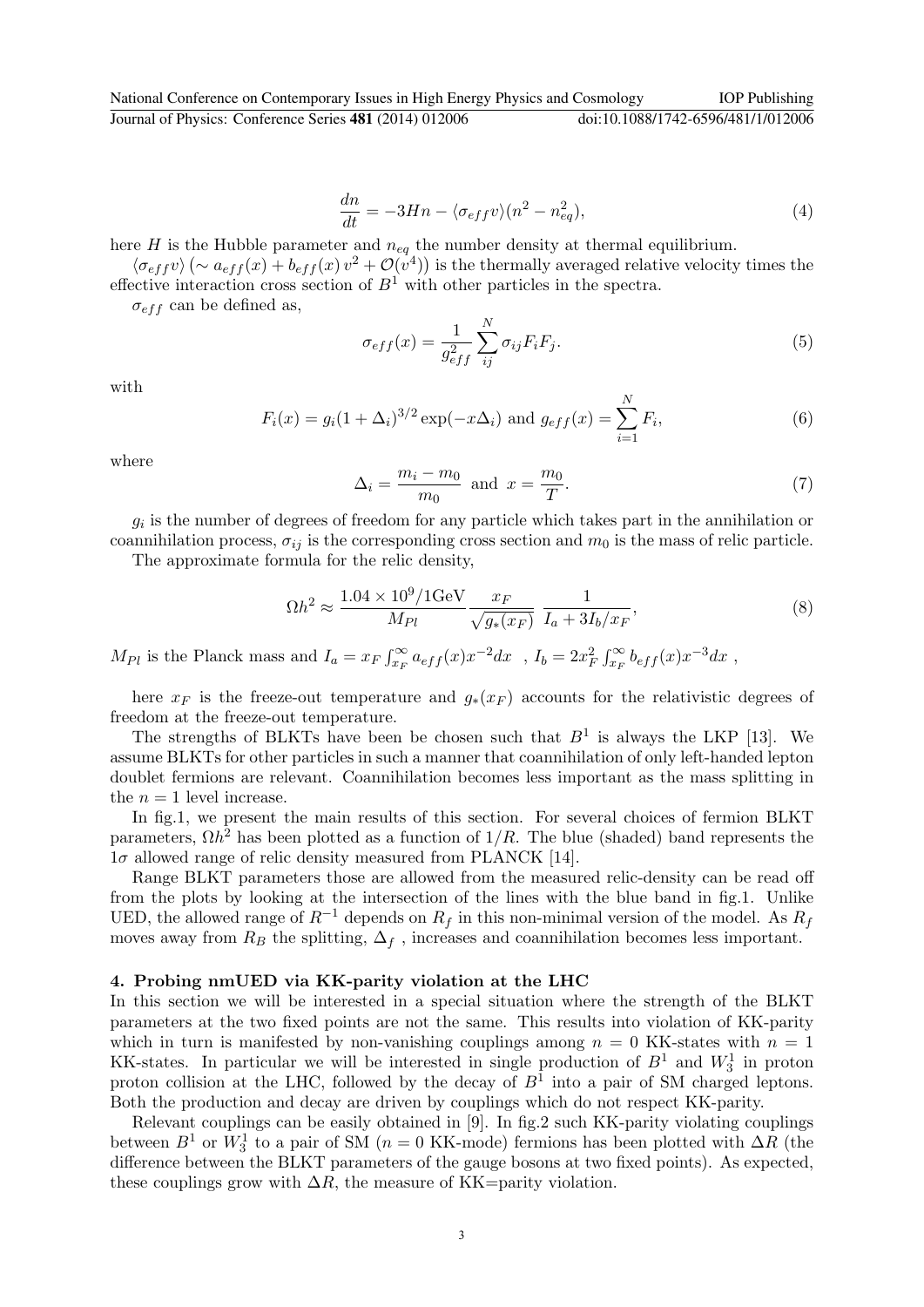

Figure 1. Variation of  $\Omega h^2$  with relic particle mass. Curves for different choices of the fermion BLKT parameter  $R_f$  are shown and the corresponding  $\Delta_f$  indicated. The narrow horizontal blue band corresponds to the  $1\sigma$  allowed range of relic particle density from Planck data. The allowed  $1/R$  can be read off from the intersections of the curves with the allowed band. This panels correspond to a fixed value of  $R_B$ .



**Figure 2.** Variation of the square of the KK-parity violating coupling (between  $B^1$ or $W_3^1$  and a pair of zero-mode fermions) with  $\Delta R$  for several choices of  $R_g^a$ . This panels correspond to a fixed value of  $R_f$ .

We are now in a position to discuss some phenomenological signals of  $nmUED$ . In the following we will restrict our discussion only to the prospects at the LHC. Though for  $B^1$  and  $W_3^1$  we choose different BLKT strengths we keep  $\Delta R$  to be the same for both  $B^1$  and  $W_3^1$ . At the LHC we are interested to investigate the resonant production of the  $n = 1$  KK-excitations of the neutral electroweak gauge bosons, via the process  $pp(q\bar{q}) \to G^1$  followed by  $G^1 \to l^+l^-$  where  $G^1$ is either of  $B^1$  and  $W_3^1$  and l could be either  $e^{\pm}$  or  $\mu^{\pm}$ . If in future such a signature is observed at the LHC, then it would be a good channel for the determination of such KK-parity violating couplings.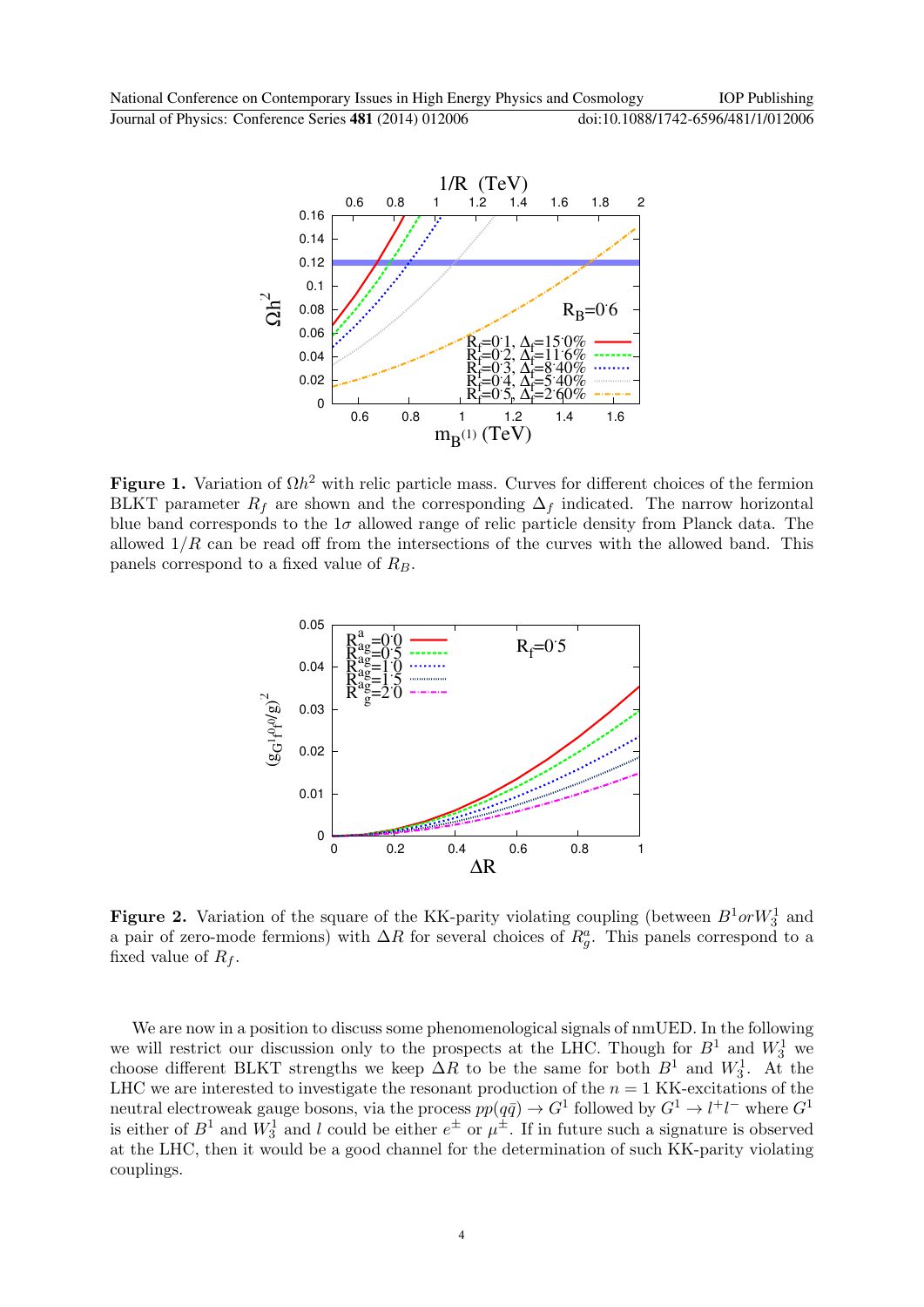National Conference on Contemporary Issues in High Energy Physics and Cosmology IOP Publishing Journal of Physics: Conference Series **481** (2014) 012006 doi:10.1088/1742-6596/481/1/012006

An analytic expression for the production cross section in proton proton collisions can be written in a compact form :

$$
\sigma(pp \to G^1 + X) = \frac{4\pi^2}{3m_{g^{(1)}}^3} \sum_{i} \Gamma(G^1 \to q_i \bar{q}_i) \int_{\tau}^1 \frac{dx}{x} \left[ f_{\frac{q_i}{p}}(x, m_{g^{(1)}}^2) f_{\frac{\bar{q}_i}{p}}(\tau/x, m_{g^{(1)}}^2) + q_i \leftrightarrow \bar{q}_i \right]
$$
\n(9)

Here,  $q_i$  and  $\bar{q}_i$  stand for a generic quark and the corresponding antiquark of the *i*-th flavour respectively.  $\Gamma(G^1 \to q_i \bar{q}_i)$  represents the decay width of  $G^1$  into a quark and antiquark pair of respectively.  $\Gamma(G^* \to q_i q_i)$  represents the decay width of G<sup>-</sup> linto a quark and antiquark pair of the *i*th flavour.  $\tau \equiv m_{g^{(1)}}^2 / Sp_P$ , where  $\sqrt{Sp_P}$  is the proton proton centre of momentum energy. The fs are quark or antiquark distribution functions within a proton.

In case of of  $B^1$  production  $\Gamma = \left[ (g_{G^1q\bar{q}}^2/32\pi) \times \left[ (Y_L^q\right] \right]$  $(L^{q})^{2} + (Y^{q}_{R})^{2}$  $\binom{r q}{R}$ <sup>2</sup>]  $\left\lfloor m_{B^{(1)}} \right\rfloor$  (with  $Y_L^q$  $L^q$  and  $Y^q_R$ R being the weak hyper-charges for the left- and right-chiral quarks), while for  $W_3^1$  one has  $\Gamma = \left[ g_{G^1q\bar{q}}^2/128\pi \right] m_{W_3^{(1)}}$  ,  $g_{G^1q\bar{q}}$  is the KK-parity violating coupling among SM quarks. To obtain the numerical values of the cross-sections, we use a parton level Monte Carlo code with parton distribution functions as parametrized in CTEQ6L [15]. We take the pp centre of momentum energy to be 8 TeV. Renormalisation (for  $\alpha_s$ ) and factorisation scales (in the parton distributions) are set at  $m_{g^{(1)}}$ .

In fig.3, the main results of our analysis has been presented in the context of 8 TeV run of the LHC. As the above signal is practically background free, 40 signal event can be assumed to be a benchmark for discovery. In the figure, contours of 40 signal events have been plotted in the  $\Delta R - (R_B^a - R_W^a)$  plane. If no such signal would be seen at the LHC, parameter space above a particular line could be excluded.



Figure 3. Iso-event curves (40 signal events with 20  $fb^{-1}$  data at the LHC running at 8 TeV) for combined  $W_3^1$  and  $B^1$  signals in the  $\Delta R - (R_B^a - R_W^a)$  plane for several choices of  $R_W^a$ . This panel corresponds to specific values of  $R_f$  and  $R^{-1}$  while  $\Delta R_g$  is taken to be the same for  $W_3^1$ and  $B^1$ . The regions below the curves correspond to less than 20 events for the chosen  $R_f$  and  $R_W^a$ .  $R^{-1}$  is taken as 2 TeV for this panel.

#### 5. Summary

In summary, we have investigated phenomenology of a model with gauge group  $SU(3)_c \times$  $SU(2)_L \times U(1)_Y$ , in which all the Standard Model fields propagate in 1+4 dimensional manifold.